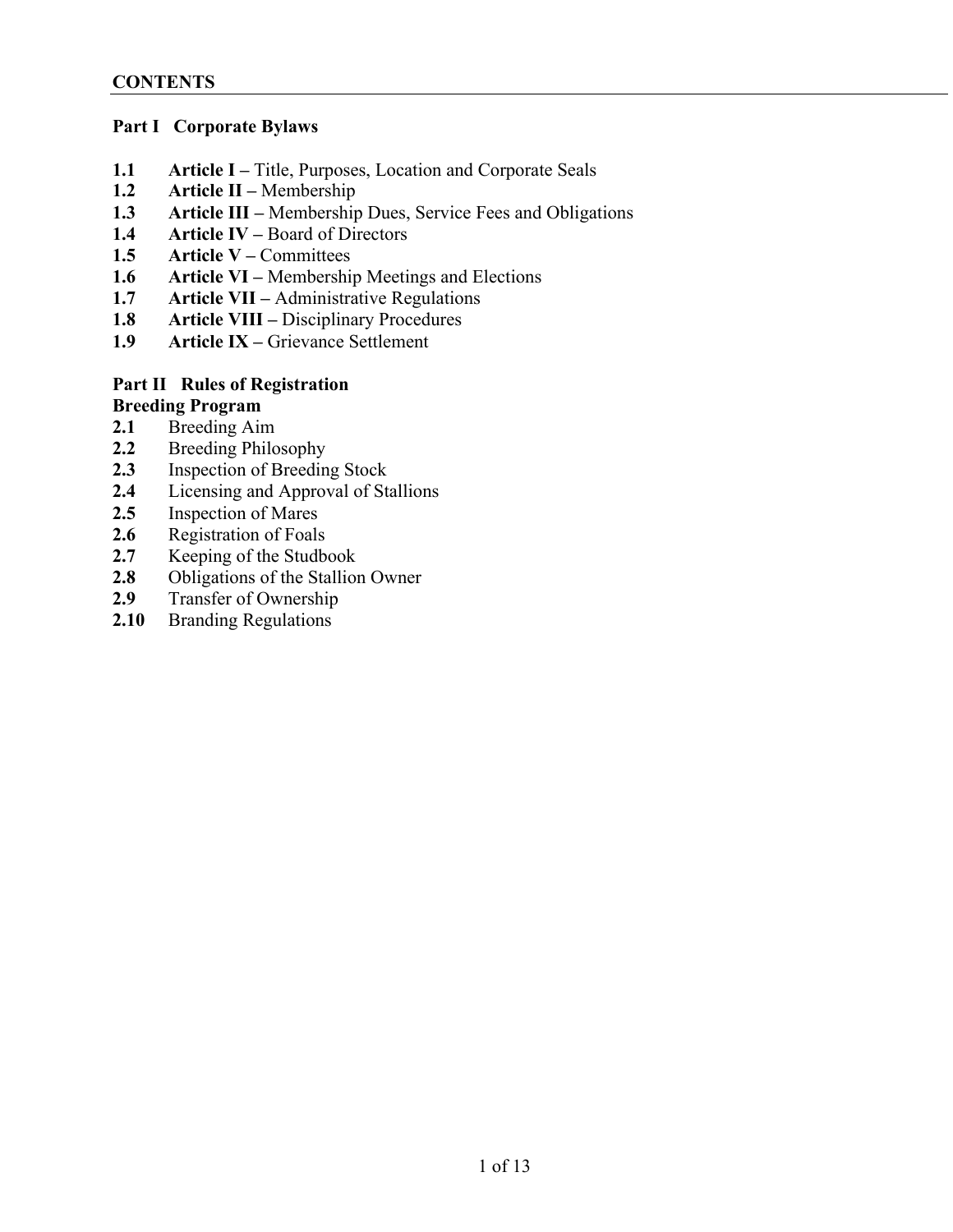# **CORPORATE BYLAWS AND RULES OF REGISTRATION**

# **AMERICAN HANOVERIAN SOCIETY, INC.**

# **BOARD OF DIRECTORS**

| <b>President</b>                | <b>Edgar Schutte</b>                    |
|---------------------------------|-----------------------------------------|
| <b>Executive Vice-President</b> | Rick Toering (East Regional Director)   |
| <b>Vice President</b>           | Meg Williams                            |
| <b>Secretary</b>                | Jan Marquardt                           |
| <b>Treasurer</b>                | Natalie DiBerardinis                    |
| <b>Past President</b>           | n/a                                     |
| <b>Directors At-Large</b>       | Judy Hedreen                            |
|                                 | Don Kapper (Midwest Regional Director)  |
|                                 | Jan Marquardt                           |
|                                 | Ashlie Racette (West Regional Director) |
|                                 | Barbara Schmidt                         |
|                                 | Cathy Tucker-Slaterbeck                 |
| <b>AHS Executive Director</b>   | Joanne Hodges                           |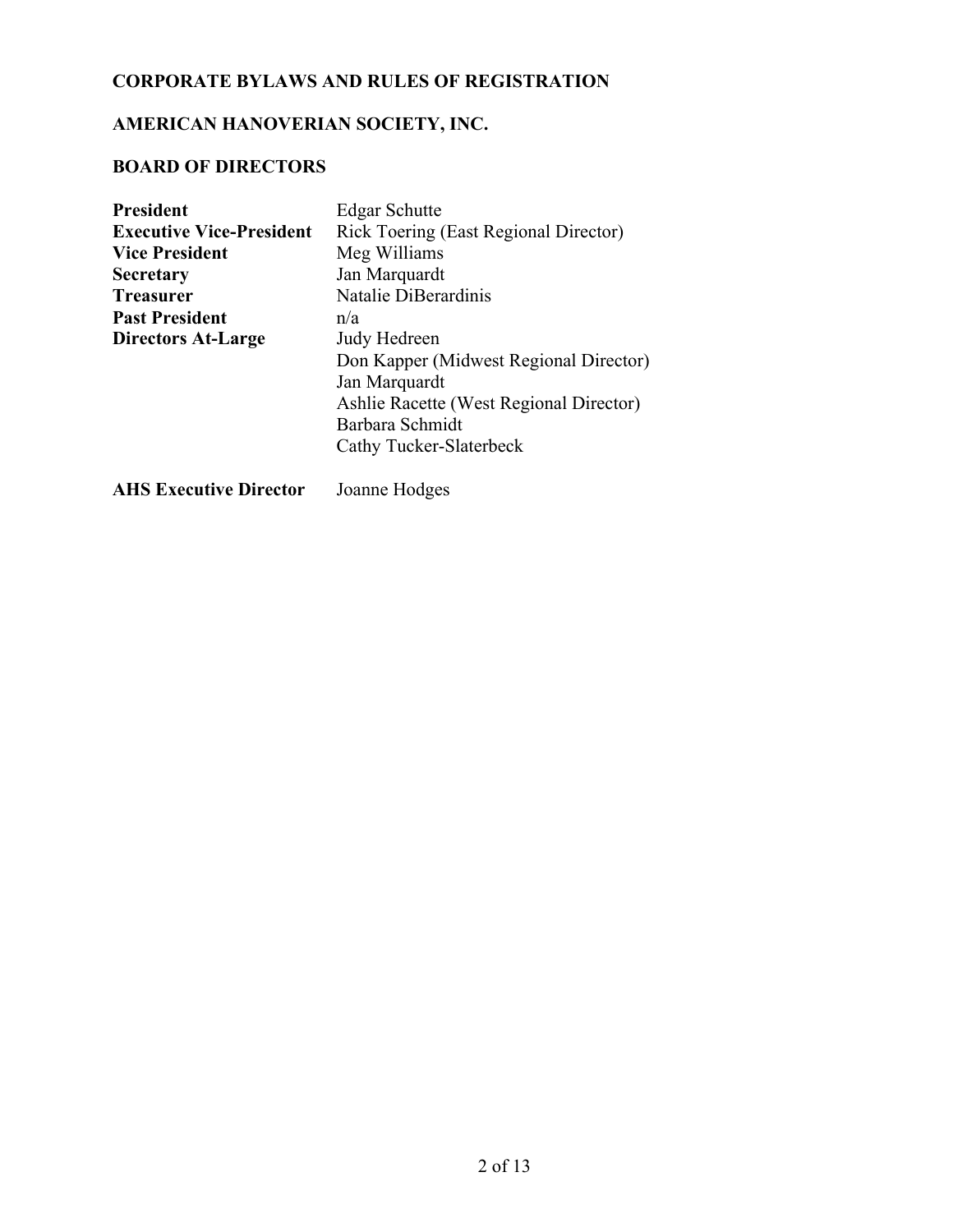# **PART I CORPORATE BYLAWS**

# **1. CORPORATE ORGANIZATION**

# **1.1. ARTICLE I - TITLE, PURPOSES, LOCATION AND CORPORATE SEALS**

- **1.1.1.** The name of the Corporation shall be the American Hanoverian Society, Inc. (the "AHS") and shall be operated and conducted as a nonprofit organization in accordance with the laws of the State of Maryland.
- **1.1.2.** The purposes of the AHS are:

"To establish, maintain and operate a nonprofit association of breeders, owners and friends for the promotion and preservation of the warm-blooded Hanoverian horse and the warmblooded Rhinelander horse on the North American continent; to keep the Hanoverian studbook and the Rhinelander studbook and conduct such respective breeding programs for the AHS membership with the cooperation of the studbooks of origin in Germany; to mark or brand approved stallions, mares and foals with the AHS's registered brands; to disseminate information to breeders, owners, and friends pertaining to the breeding and raising of Hanoverian and Rhinelander horses; to promote the performance of the Hanoverian and the Rhinelander horse in dressage, eventing, showjumping, combined driving and showhunters and generally to do all things appropriate to encourage a public understanding of the Hanoverian horse and the Rhinelander horse, their breeding and performance."

- **1.1.3.** The principal place of business of the AHS shall be at the address determined by the Board of Directors of the AHS.
- **1.1.4.** The Executive Director of the AHS shall be in charge of the Seal, and may authorize its use by appropriate individuals. It shall be impressed in the form as follows:



**1.1.5.** The Corporate Seal may be imprinted appropriately on all forms and stationery.

#### **1.2. ARTICLE II - MEMBERSHIP**

- **1.2.1. CATEGORIES** The membership of the AHS shall consist of Charter, Active, Associate, Junior, Distinguished, Lifetime and Honorary categories as defined in this article.
- **1.2.1.1. CHARTER MEMBERS** Are Active members who joined the AHS and paid \$100.00 in 1978.

#### **1.2.1.2. ACTIVE MEMBERS**

**A.** Shall consist of either a natural person or an Entity. For purposes of this Article 1.2, an Entity shall include families, fiduciaries, proprietorships, partnerships, unincorporated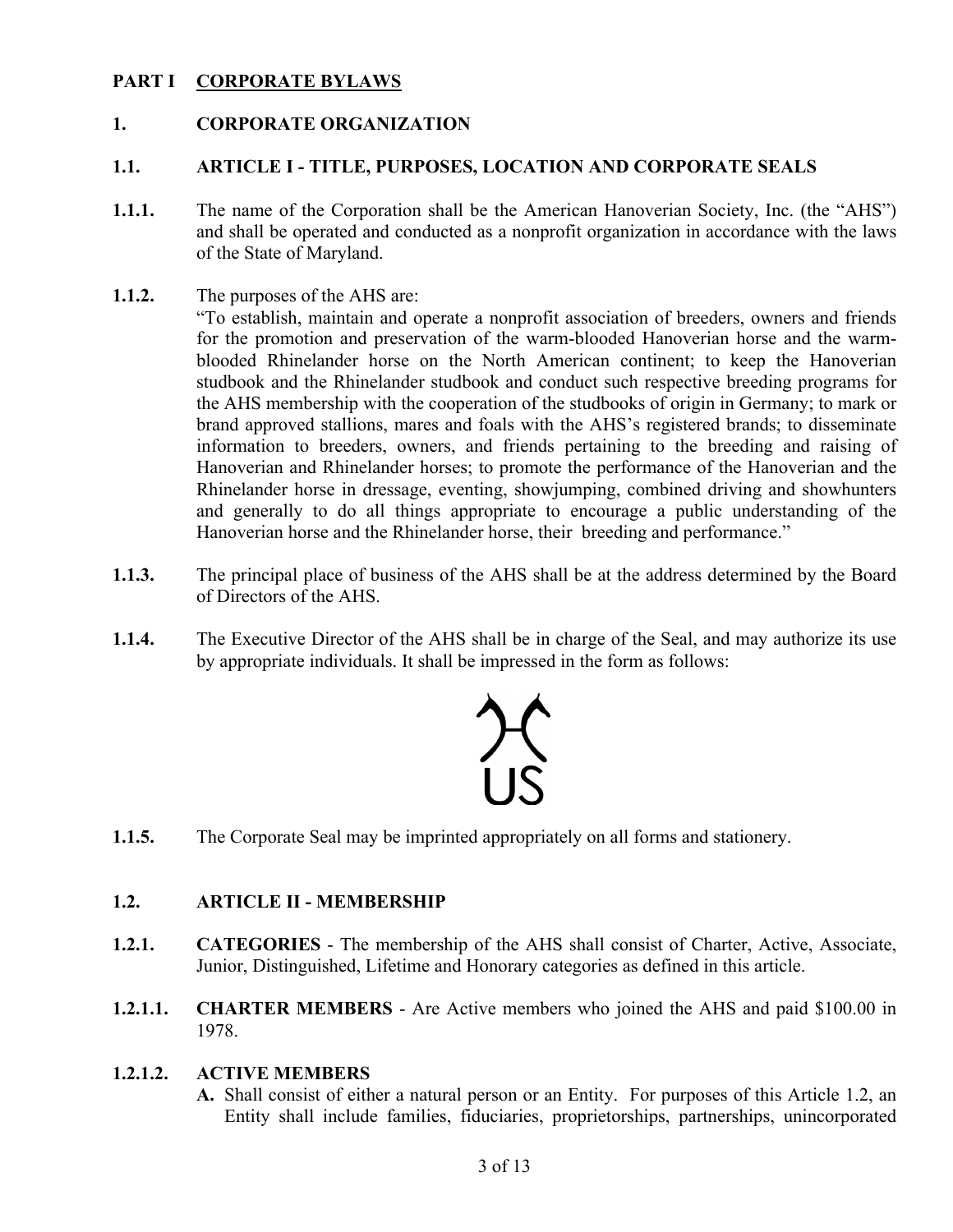associations, corporations, limited liability companies, limited liability partnerships, etc., provided that such Entity must designate a single individual to exercise its voting right.

- **B.** Residents of Canada who have heretofore been permitted to join as Active members of the AHS may continue to be an Active member of the AHS. Residents of Canada that purchased an AHS-registered horse with a Grandfathered Pedigree (i.e., a pedigree containing a stallion approved by the AHS but not recognized by the HV) are eligible to be an Active member of the AHS and continue to have such horse registered by the AHS.
- **C.** Shall receive the AHS Stallion Directory and AHS magazine as part of their membership.
- **D.** Shall be eligible to participate in memberships meetings, hold office, serve on committees, and vote.
- **E.** Shall be eligible for all AHS awards programs.
- **F.** Shall be eligible to register foals from approved broodmares.

### **1.2.1.3. ASSOCIATE MEMBERS**

- **A.** Shall consist of either a natural person or an Entity as defined in 1.2.1.2.A who desire to support the breeding and performance purposes of the AHS, but do not wish to participate as Active members.
- **B.** May reside in any area of the world.
- **C.** Shall be eligible to participate in memberships meetings but not hold office, serve on committees, or vote.
- **D.** Shall receive the AHS magazine as part of their membership.
- **E.** Shall be eligible for all AHS awards programs.

### **1.2.1.4. JUNIOR MEMBERS**

- **A.** Shall consist of a natural person under 21 years of age, who elects not to join as an Active member. Junior memberships expires at the end of the calendar year in which the member reaches the age of 21.
- **B.** Shall receive the AHS Stallion Directory and AHS magazine as part of their membership.
- **C.** Shall be eligible to participate in memberships meetings but not hold office, serve on committees, or vote.
- **D.** Shall be eligible for all AHS awards programs.
- **1.2.1.5. DISTINGUISHED MEMBERS** Shall be Active members who have made extraordinary contributions to the development of the Hanoverian breed or the Rhinelander breed and must be elected to this honor by a two-thirds vote of the membership in attendance at an annual meeting. Distinguished members are accorded the same privileges as Active members but no longer pay membership dues.
- **1.2.1.6. LIFETIME MEMBERS** Shall be Active members who elect to pay ten times the annual dues as prescribed for Active members. Entities are not eligible for Lifetime membership.
- **1.2.1.7. HONORARY MEMBERS** Shall be individuals who have either meritoriously served the AHS and its purposes or served other organizations promoting equestrian activities in a manner that the Board deems worthy of recognition and must be elected to this honor by a two-thirds vote of the Board of Directors. Honorary members are accorded the same privileges as Active o member but no longer pay membership dues.
- **1.2.2. APPLICATION PROCEDURES** Application for membership in the AHS shall be made on the form prescribed by the Board of Directors and accompanied by payment of the proper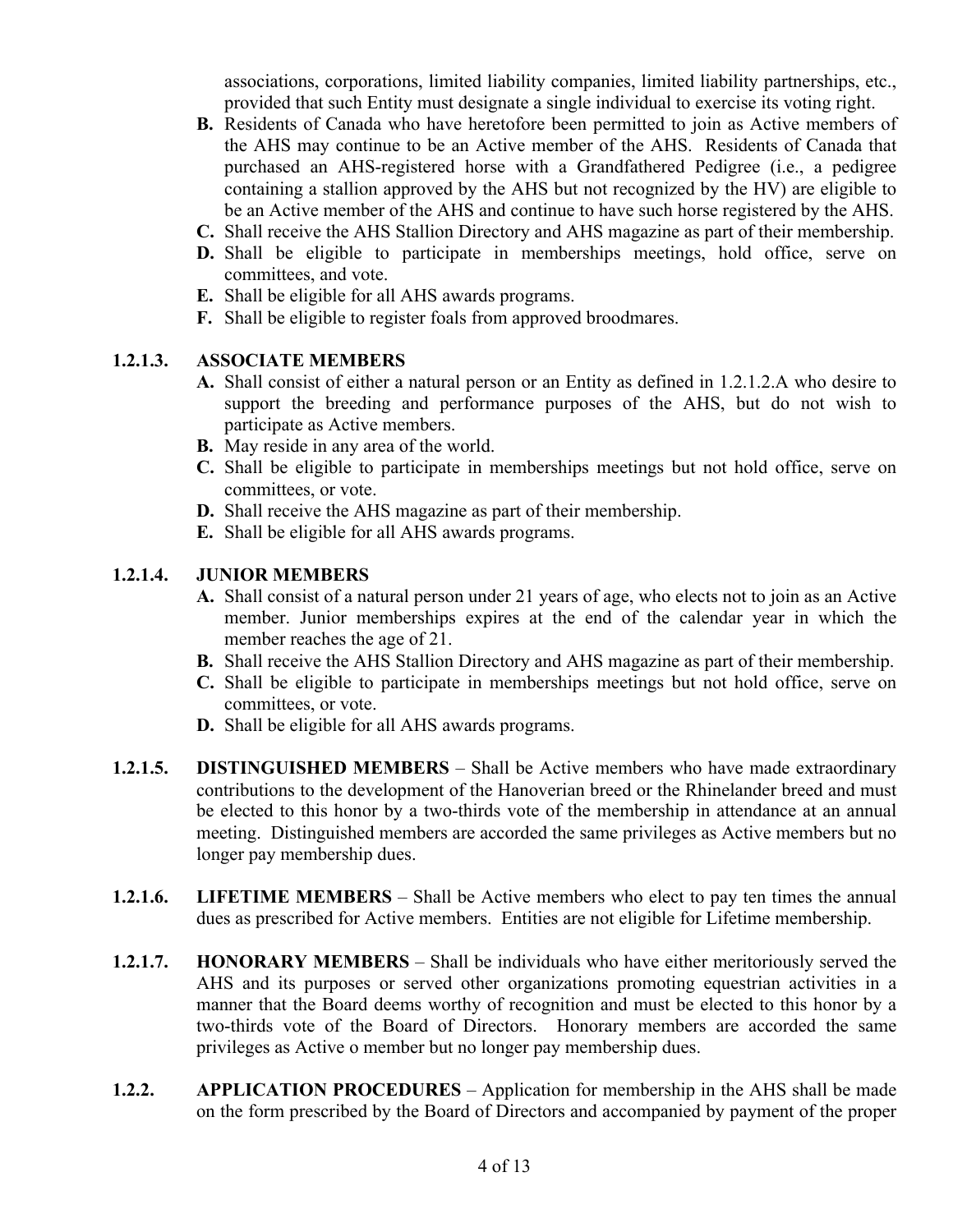amount of membership dues for the category requested. The Executive Director shall review the application and verify the applicant's eligibility for the membership category requested.

**1.2.3. TERMINATION OF MEMBERSHIP** – Membership and all privileges in the AHS shall be terminated for either the failure to pay membership dues as prescribed in Article III of these Regulations or said member ceases to be eligible for membership in accordance with the eligibility requirements set forth in this, Article II; or for cause, on the grounds and in accordance with the procedure specified in Articles VIII and IX of these Regulations.

# **1.3. ARTICLE III – MEMBERSHIP DUES, SERVICE FEES AND OBLIGATIONS.**

- **1.3.1. AMOUNTS** Service fees (e.g. registration, branding, inspection, etc.) and membership dues for each category of member will be set by majority vote of the Board of Directors.
- **1.3.1.1.** All membership dues and service fees are payable in advance of service.
- **1.3.1.2.** Persons who are not current year members of the AHS shall pay twice the amount of any service fees.
- **1.3.2. ADMINISTRATION** Rules, definitions and procedures.
- **1.3.2.1.** Membership dues are payable on or before January 1 each year. Members will be billed for dues at least thirty (30) days before January 1 and reminded of this obligation appropriately. Members become delinquent if such dues are not paid by February 1 each year. As of March 1 each year, if the dues remain unpaid, the membership shall be deemed to have "lapsed" and the AHS shall suspend all membership privileges.
- **1.3.2.2.** A member is considered in "good standing" by fulfilling at all times all financial obligations to the AHS and following its rules. Membership and all its privileges may be suspended by loss of "good standing" status. Failure to pay membership dues, service fees or other debts to the AHS are examples of failure to fulfill financial obligations.
- **1.3.2.3.** Members who have had their membership lapse for nonpayment of dues may be reinstated by paying dues for the current fiscal year. In order to vote, members must be in good standing, including having paid all membership dues, for at least thirty (30) days prior to any regular membership meeting, other referendum, or vote.
- **1.3.2.4.** Membership in the AHS is not transferable.

# **1.4. ARTICLE IV** – **BOARD OF DIRECTORS.**

**1.4.1. COMPOSITION** – There shall be a Board of Directors of the AHS. It shall consist of eleven (11) elected members and the immediate Past President whose term shall not exceed four (4) years. The Officers shall be elected by the Board of Directors and shall consist of the President, Executive Vice-President, Vice President, Secretary, and Treasurer. The President shall serve a term of two (2) years. Other Officers shall serve a term of one (1) year. The Board shall be comprised of eleven (11) At-Large Directors. The Executive Director shall be a non-voting member of the Board and shall serve for the duration of his or her employment.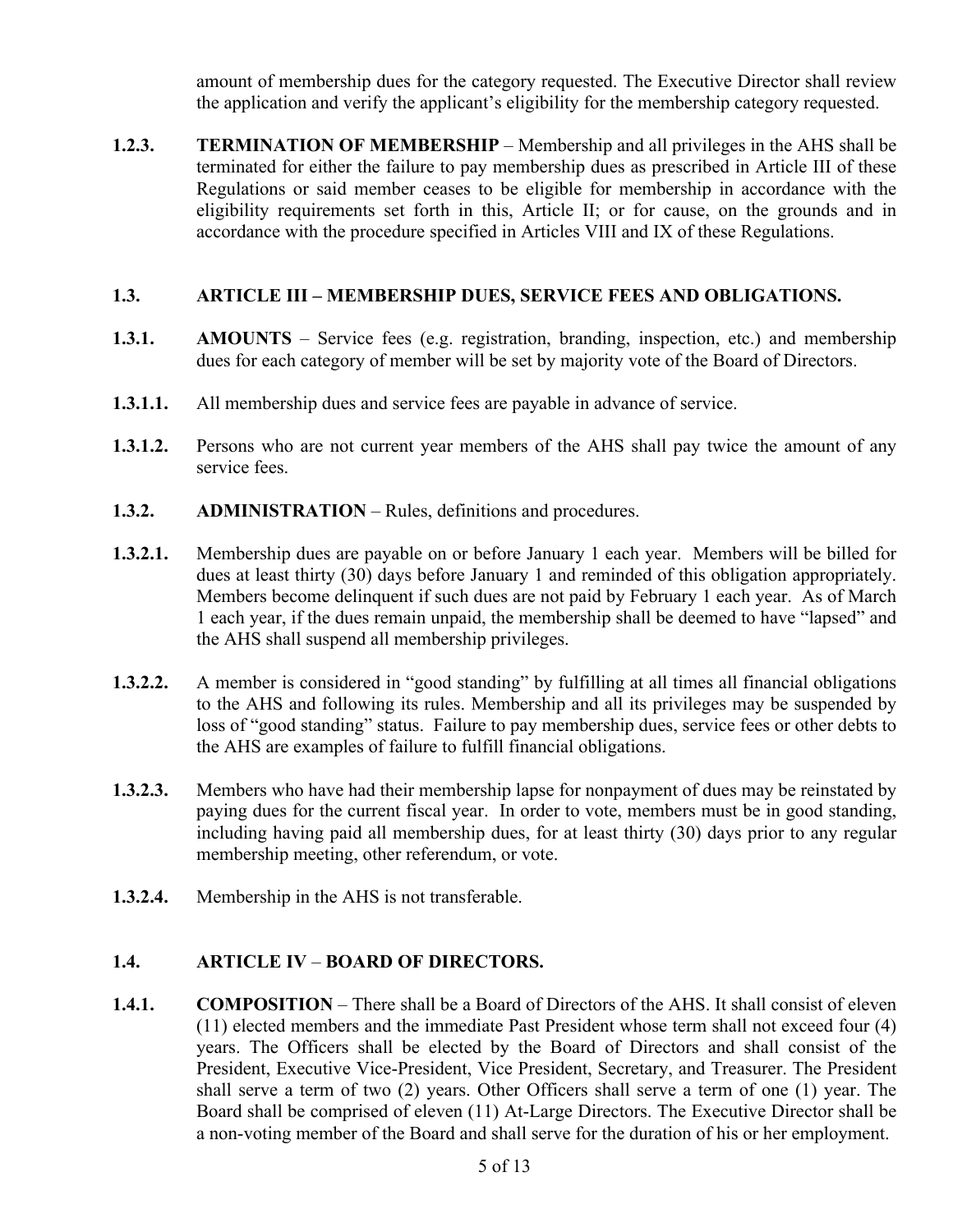- **1.4.1.1. ELIGIBILITY** In order to be eligible to serve on the Board of Directors, a person must have been an Active member of the AHS for at least three (3) consecutive years, without lapse in membership as defined in 1.3.2.1, prior to their nomination for office. No member of the AHS Board of Directors may serve at the same time as a board member, judge, learner judge, guest judge, or employee of another warmblood breed society or registry.
- **1.4.1.2. LIMITATIONS ON COMPOSITION OF THE BOARD** No more than four (4) (and preferably three (3) or fewer) Directors may also simultaneously serve on the Mare and Stallion Committee. The Nominations and Membership Committee shall use its best efforts in nominating members to the Board to achieve this balance. In the event that more than four (4) Directors are also members of the Mare and Stallion Committee, then the President shall seek voluntary resignations from such Directors either from the Mare and Stallion Committee or the Board, and if no such voluntary resignations are received, then the most recently elected of such Directors to the Board must resign from the Board.
- **1.4.2. TERMS OF OFFICE** Terms of office for each Director shall be for four (4), except that the terms of office for each Director elected in the fall of 2020 shall be for five (5) years. Newly elected Officers shall assume their duties at the Board meeting following their election and after the reading of the minutes of the prior Board meeting. This meeting shall constitute a reorganizational Board meeting. If a Director resigns or can no longer perform his/her function, the Board shall appoint a successor to serve until the next time a regular election is held for the unexpired term of the Board position being filled.
- **1.4.3. DISMISSAL** Directors may be removed from office by the membership at an annual meeting.
- **1.4.4. MEETINGS.**
- **1.4.4.1. REGULAR MEETINGS** The Board may hold a regular meeting immediately preceding and following each annual membership meeting at the place where the meeting is held. The Board shall also hold a semiannual meeting between annual meetings at a time and place convenient to its Directors, including via teleconference, videoconference or other electronic means.
- **1.4.4.2. SPECIAL MEETINGS** Upon no less than five (5) days notice to each director either in person, by mail, e-mail, facsimile, telephone or other electronic means, the President can convene a special meeting at such time and place as he/she may deem appropriate, including via teleconference, videoconference, or other electronic means. Furthermore, he/she will convene in similar manner a meeting upon the written request of not less than three (3) members of the Board.
- **1.4.4.3. REFERENDUM MEETINGS** By mail, e-mail, facsimile, telephone or other electronic means, the President may refer to the Board questions relating to the affairs of the AHS which in his/her opinion require immediate action. A two-thirds vote of the entire Board is required to take action. The results of such a referendum vote shall be binding on the Board, the AHS, its committees, agents and employees.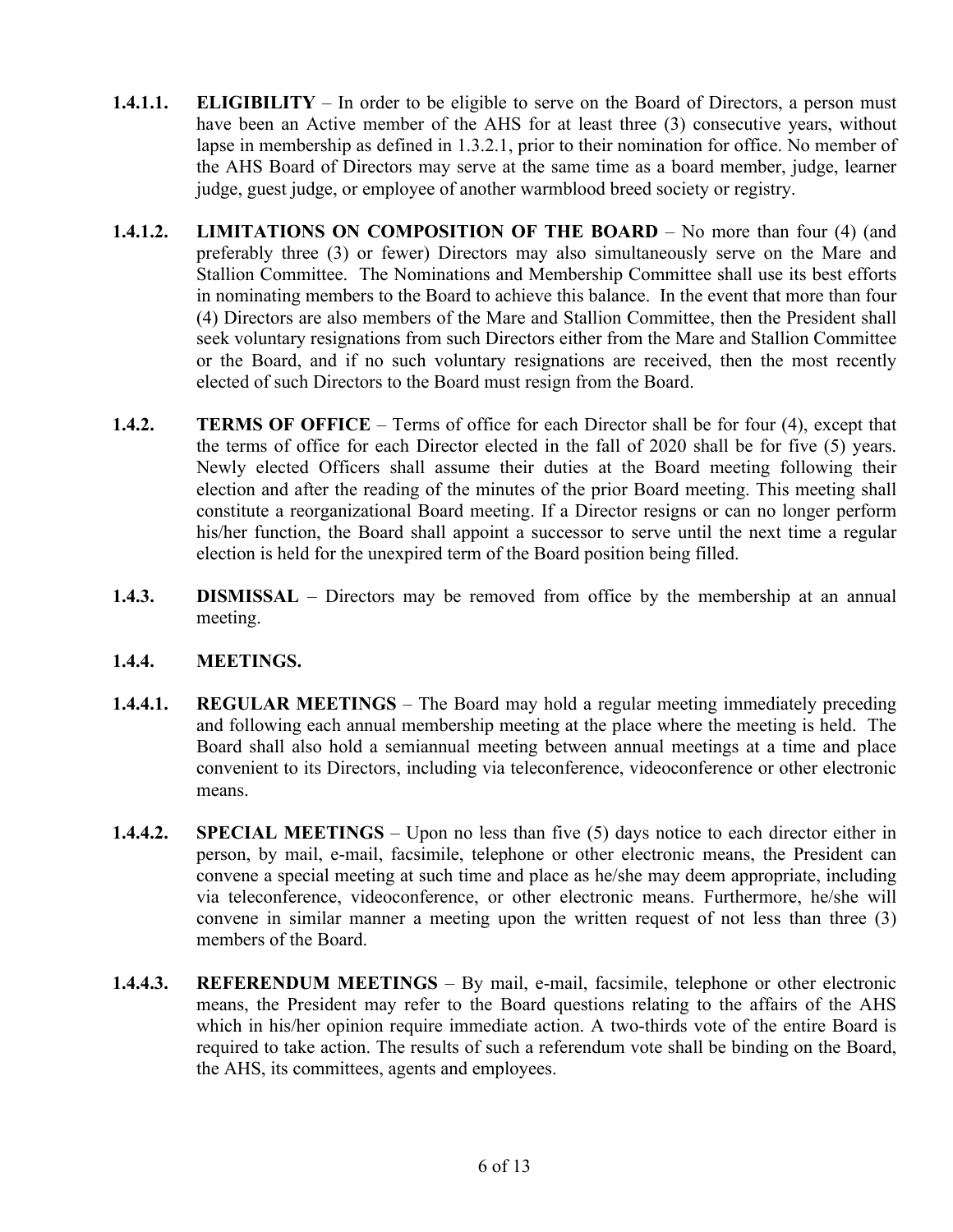- **1.4.5. DUTIES** The Board of Directors shall:
- **1.4.5.1.** Transact the general business of the AHS in the interim between annual meetings.
- **1.4.5.2.** Establish major administrative policies governing the affairs of the AHS and devise and develop policies for the AHS's growth and development.
- **1.4.5.3.** Provide for the maintenance of a national office and for making such office the center of activities of the AHS, including work of the officers and committees that is deemed expedient.
- **1.4.5.4.** Provide for the proper care of materials, equipment and funds of the AHS, for the payment of legitimate expenses and for the annual auditing of all account books by a certified public accountant.
- **1.4.5.5.** At its discretion appoint an Executive Director and define their duties and fix the compensation for that position.
- **1.4.5.6.** Appoint standing committees as provided in these regulations.
- **1.4.5.7.** At its convenience and for its purposes, appoint, empower, and/or disband special committees as may be needed.
- **1.4.5.8.** Fill any vacancies on the Board in the interim between annual meetings except a vacancy in the office of the President.
- **1.4.5.9.** Determine the date and place for holding the annual meeting and those of the Board.
- **1.4.5.10.** Record referendum votes of the Board and general membership.
- **1.4.5.11.** Upon expiration of their term, promptly surrender all AHS property in their possession.

#### **1.4.6. OFFICERS**

- **1.4.6.1. TITLES** The officers of the AHS shall be a President, an Executive Vice-President, a Vice President, a Secretary and a Treasurer.
- **1.4.6.2. SUCCESSION ORDER** In the event of absence or incapacity of the President, the Executive Vice-President shall assume his/her duties. If the President is permanently incapacitated, the Executive Vice-President will serve until a successor is elected at the next Board meeting. The further order of assumption of the President's duties is Vice President, Secretary and then Treasurer. However, a quorum (1.6.5.) must be present at meetings to conduct business, the first order of which will be to confirm duty realignment by majority vote.
- **1.4.6.3. DUTIES OF OFFICERS** The officers of the AHS shall perform the duties usually performed by such officers, together with such duties as hereinafter described. In particular, the President shall serve as an ex-officio member of all Committees except the Committee on Nominations and Membership.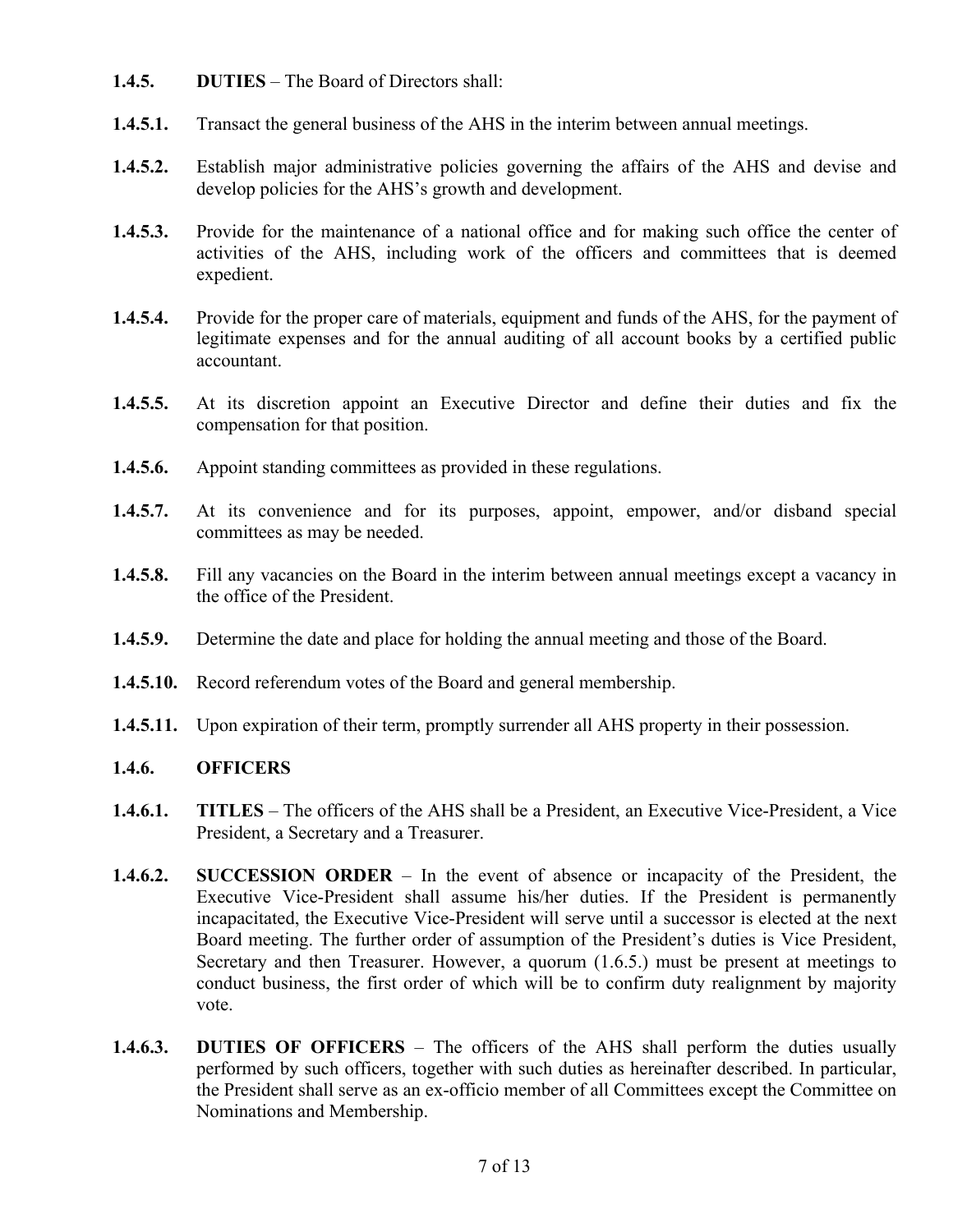# **1.4.6.4. SPECIFIC PROVISIONS**

- **A.** The **SECRETARY** shall:
	- **1.** Record the minutes of all meetings of the AHS and of the Board of Directors.
	- **2.** The Executive Director appointed by the Board shall assume such duties in connection with the work of the Secretary as shall be specified by the Board.

# **B.** The **TREASURER** shall:

- **1.** Serve as Chairperson of the Finance Committee and as liaison between the Board of Directors and the Finance Committee.
- **2.** Periodically report to the Board of Directors at their meetings and to the general membership at its meeting the financial condition of the AHS, including the annual financial statement. The annual financial statement is to include a balance sheet and a statement of income.
- **3.** Present to the Board of Directors and general membership a budget of the proposed and anticipated expenses for the forthcoming fiscal year.
- **4.** Advise the Board of Directors on the financial impact of their actions.
- **5.** Serve as a member of the Executive Committee.

# **1.5. ARTICLE V** – **COMMITTEES**

- **1.5.1. DUTIES** Each committee will assume the duties specified in these regulations and any others assigned by the Board of Directors. They shall make appropriate recommendations to the Board for taking corporate action.
- **1.5.2. MEMBERSHIP** Only Active members may serve on committees.
- **1.5.3. COMPOSITION** The Board shall appoint the members of each committee at or immediately after each annual meeting to serve until the next annual meeting, except for those members of the Finance, and Nominations and Membership Committees, which shall be elected as defined in 1.6.4. for terms of six (6) years. Upon application by a committee chairperson, the Board may expand membership of the committee when needed to provide timely, quality performance of duty.
- **1.5.4. ORGANIZATION** Each committee shall have a chairperson, and if needed a secretary, elected by their fellow committee members. Chairpersons will convene meetings as required and preside at them. The meeting may be at the regular annual meeting or at special times or by referendum vote. The secretary will assist the chairperson in administration, conduct correspondence as needed and keep minutes of the meetings.
- 1**.5.5. TRANSFER OF RESPONSIBILITY** All committee members upon expiration of their term of service will surrender all AHS property in their possession to their newly appointed successor or the committee chairperson.

#### **1.5.6. STANDING COMMITTEE NAMES, RESPONSIBILITIES AND MEMBERSHIP** -

There are five (5) Standing Committees: Corporate Regulations and Grievances Committee, Mare and Stallion Committee, Nomination and Membership Committee, Executive Committee, and Finance Committee.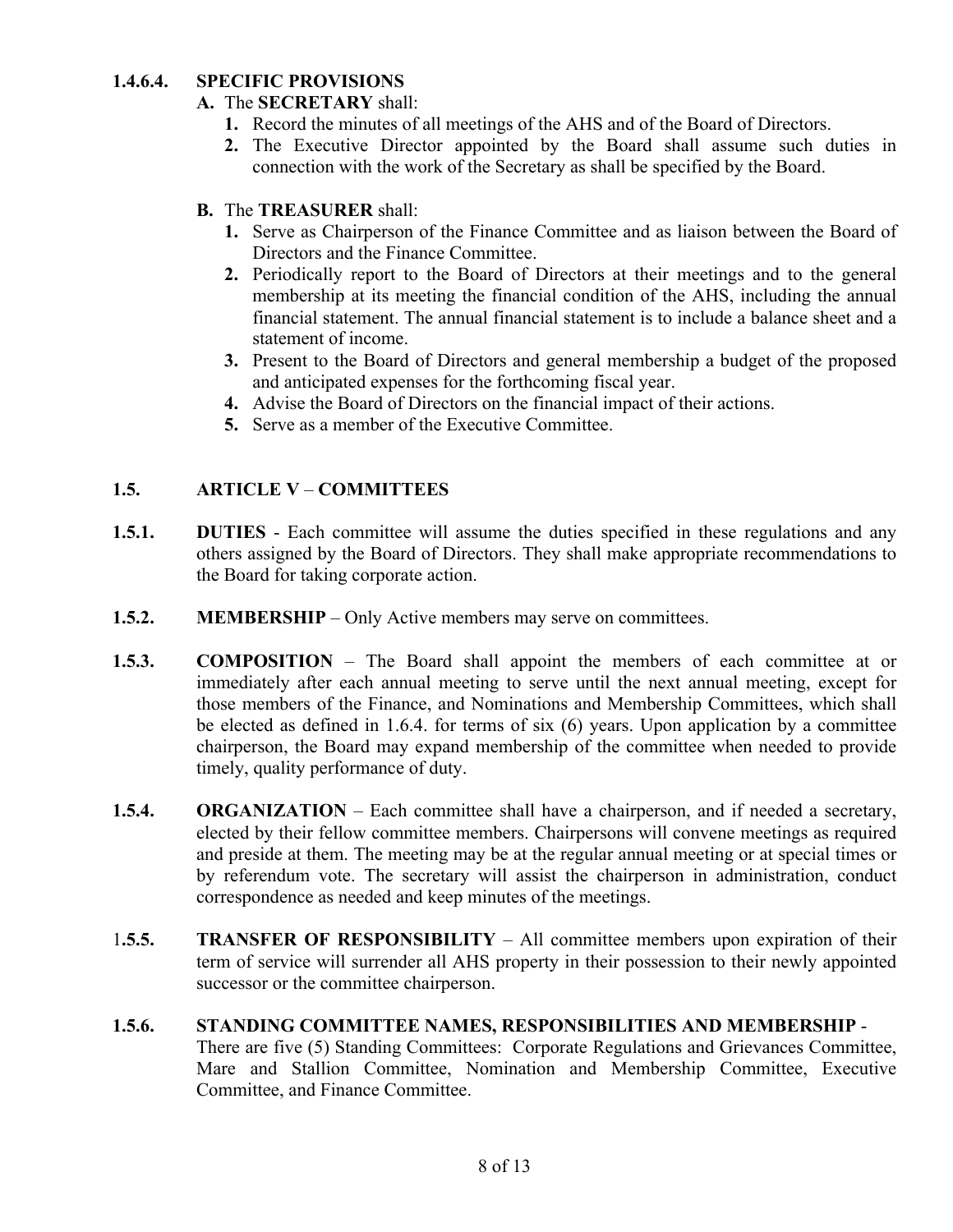# **1.5.6.1. CORPORATE REGULATIONS AND GRIEVANCES**

- **A.** This Committee will have at least three members, all appointed by the Board. It has jurisdiction over the AHS *Corporate Bylaws and Rules of Registration* as well as all rules/procedures established by other committees. It will review AHS regulations for appropriateness and make recommendations for change. It will further hear all complaints or grievances about violations alleged to have occurred against the regulations as prescribed in Article VIII and/or Article IX.
- **B.** The Corporate Regulations and Grievances Committee may propose organizational rearrangements of clauses, phrases, paragraphs, sections or articles to improve clarity and appearance of the AHS *Corporate Bylaws and Rules of Registration*.
	- **1.** Errors in spelling and punctuation may be corrected and minor word additions or deletions may be made.
	- **2.** Such changes must not change intent, meaning, or existing practice.
	- **3.** Proposals made according to 1.5.6.1.B.1 or 1.5.6.1.B.2 will be submitted to the Board of Directors. If approved by a two-thirds vote of a quorum of the Board, the changes will be published.
- **1.5.6.2. MARE AND STALLION** This Committee shall consist of at least five members, all appointed by the Board and each having the expertise to perform its duties. It will supervise the registration of horses in accordance with PART II of these regulations. It will provide for any necessary inspection and branding of foals. At his/her discretion, the President may appoint a Studbook Keeper to compile, maintain and supervise the Studbook. The Studbook Keeper may also administratively aid the Chairperson and/or Secretary of the committee.
- **1.5.6.3. NOMINATIONS AND MEMBERSHIP** This Committee shall consist of five members, three of whom shall be elected as defined in 1.6.4. with the remaining members appointed by the Board.

# **1.5.6.4. EXECUTIVE COMMITTEE**

- **A.** This committee shall consist of the President, the Executive Vice-President, the Vice President, the Secretary, and the Treasurer. The Executive Committee may make its own rules of procedure subject to section 1.4.4.2., 1.4.4.3., and 1.6.1. The President shall be the Chairperson of the Executive Committee.
- **B.** During the intervals between the meetings of the Board of Directors, the Executive Committee shall have and may exercise all powers and authority of the Board of Directors in the management of the business and affairs of the AHS in such manner as the Executive Committee may deem best for the interests of the AHS except with respect to:
	- **1.** the amendment or repeal of these *AHS Corporate Bylaws and Rules of Registration* or the adoption of new *AHS Corporate Bylaws and Rules of Registration*; and
	- **2.** the amendment or repeal of any resolution or policy of the Board of Directors.
- **1.5.6.5. FINANCE COMMITTEE** This Committee shall consist of four members. The Chairperson of the Finance Committee shall be the AHS's Treasurer, the AHS's Executive Director shall be a permanent appointee, and of the remaining two members, one will be appointed by the Board of Directors and the remaining member shall be elected as defined in 1.6.4. The Finance Committee shall:
	- **A.** Oversee the financial activities (funds and assets) of the AHS.
	- **B.** Oversee the preparation of an annual budget for the operation of the AHS and all of its committees; submit the proposed budget for the next fiscal year to the Board of Directors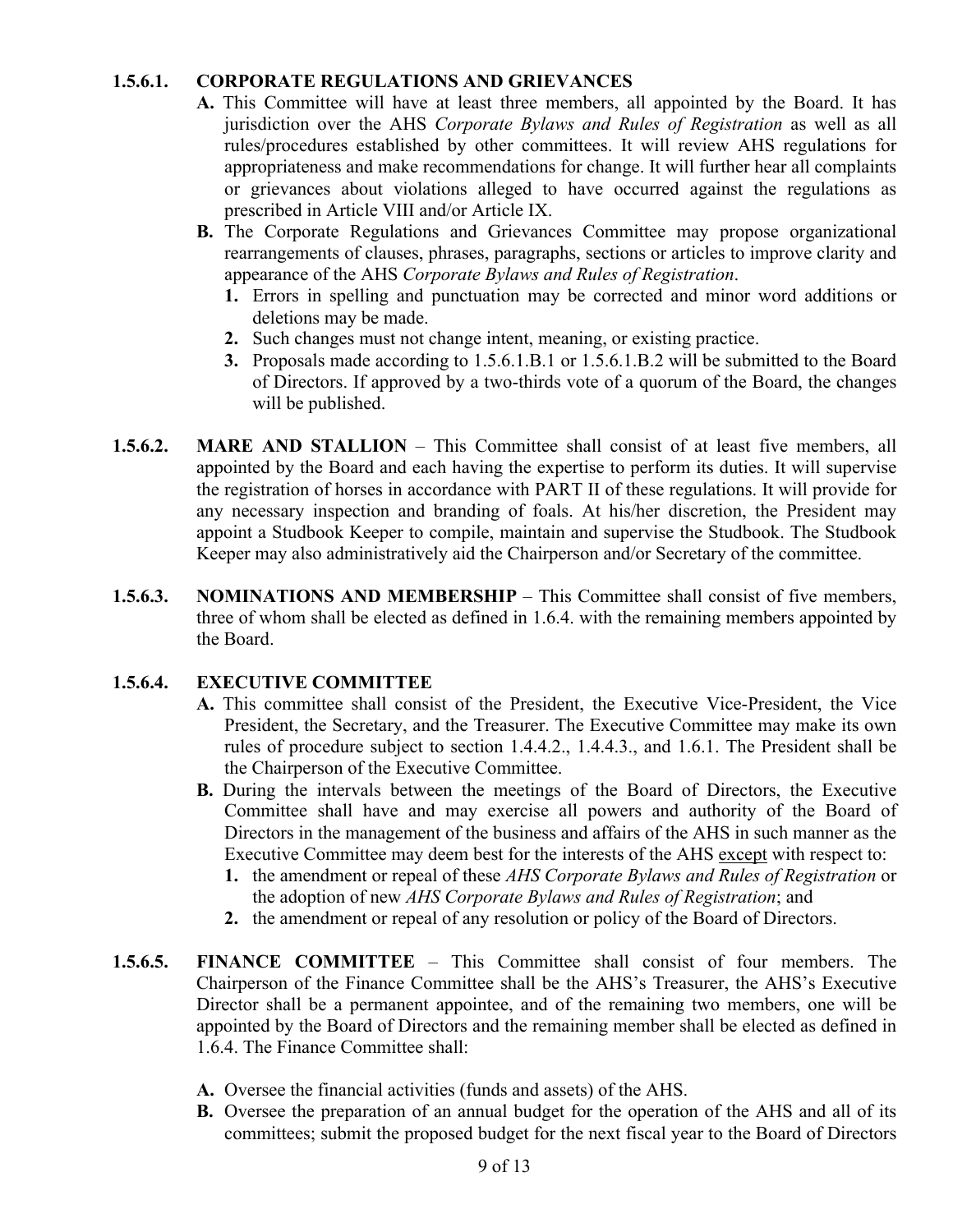for preliminary approval by November 1 of each year; and submit the budget to the AHS's general membership for ultimate approval at the AHS's annual meeting.

- **C.** Receive and review quarterly financial reports on expenditures and income. If necessary, require an accounting of items not consistent with those previously budgeted.
- **D.** Approve travel and meeting expense reimbursement on a quarterly basis. Additionally oversee the control of the issuance and use of the AHS's credit cards.
- **E.** Review and re-evaluate periodically the dues and fees structure and other incomeproducing activities, with the purpose of financing activities as set forth in the AHS's budget.
- **F.** Study and oversee the investment of surplus and reserve funds, and advise on changes in investment strategies.
- **G.** Contract for an annual external audit of the previous fiscal year's accounts and review and report the results of each year's audit to the Board and at the annual membership meeting.
- **H.** Oversee the AHS's risk management system.
- **I.** Oversee the administration of employee benefits.

# **1.5.7. SPECIAL COMMITTEE NAMES, RESPONSIBILITIES AND MEMBERSHIP** –

There are currently four (4) Special Committees, which may change from time to time at the Board's discretion and as published by the Board: Awards Program Committee, Annual Meeting Committee, Jumper Breeding Program Committee, and Editorial Advisory Committee.

- **1.5.7.1. AWARDS PROGRAM** This Committee shall consist of at least three members, all appointed by the Board. This Committee will have jurisdiction over the awards program according to principles established by the Board. It will make all necessary arrangements and decisions in order to ensure its success. Subject to Board approval, it will establish and cause to be published rules to govern the competition and procedures to settle any confusion or disagreement about results.
- **1.5.7.2. ANNUAL MEETING** This Committee shall consist of at least three members, all appointed by the Board. This Committee will be responsible for planning the annual meeting under the general direction of and approval by the Board.
- **1.5.7.3. JUMPER BREEDING PROGRAM** This Committee shall consist of at least eight members, all appointed by the Board. At least four (4) members shall represent the AHS, two (2) members from Canada shall represent the two Canadian breeding clubs, one (1) member shall represent the AHS office, and one (1) member shall represent the Hanoverian Verband. This Committee shall work to promote the breeding and recognition of Hanoverian showjumpers on the North American continent, according to policies approved by the Board.
- **1.5.7.4. EDITORIAL ADVISORY COMMITTEE** This Committee shall consist of three (3) members, all appointed by the Board. In addition, the Executive Director shall be a permanent appointee. The Committee shall oversee the various publications of the AHS, including the website. It will work with the Executive Director or their designee to review all material prior to publication for content and accuracy.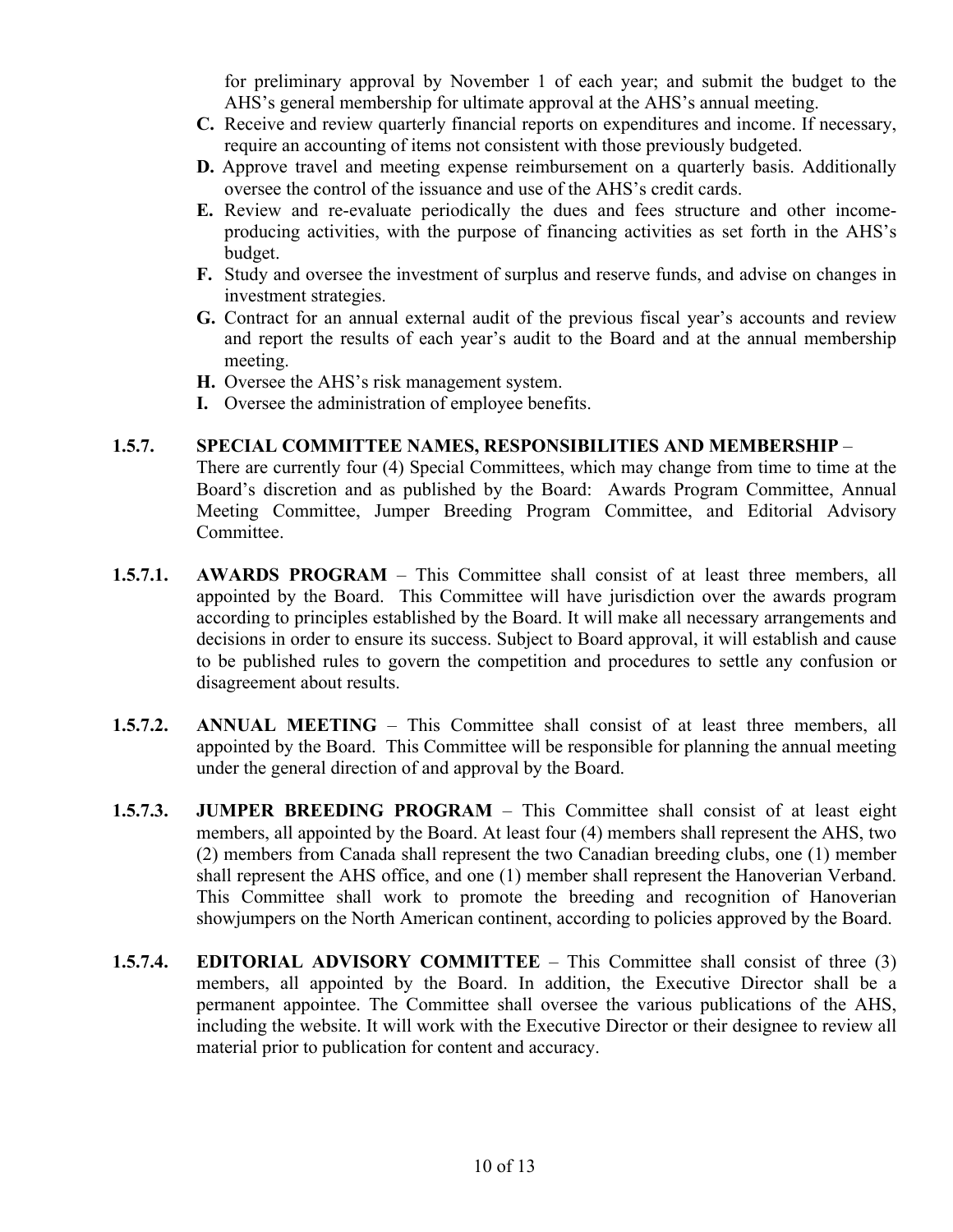### **1.6. ARTICLE VI** – **MEMBERSHIP MEETINGS AND ELECTIONS**

- **1.6.1. PARLIAMENTARY AUTHORITY** *Robert's Rules of Order* shall govern meetings of the AHS.
- **1.6.2. TIME AND PLACE** An annual meeting of the membership shall be held. The exact time and place shall be designated by the Board and announced by publication in the AHS magazine and/or on the AHS website (see 1.4.4.).
- **1.6.3. NOMINATIONS** Nominations for Board positions as well as nominations for members to be elected to the Standing Committees shall be made to the Nominations and Membership Committee. Any Active member of the AHS may nominate no more than one (1) person for each of these positions. After first confirming that each such nominee is willing to serve if elected, the nomination shall be submitted by the Nomination and Membership Committee to the central office no more than ninety (90) days prior to the annual meeting to determine their eligibility.
- **1.6.4. VOTING** Directors and the members to be elected to the Standing Committees shall be elected by ballot. Directors and the members to be elected to the Standing Committees shall be elected from the nominees using preferential voting. Officers of the AHS shall be elected by the Board from the Directors elected to the Board.
- **1.6.4.1. BALLOTS** The Executive Director or his designee shall prepare the ballots. The ballots may be paper, electronic, or other appropriate balloting mechanism approved by the Board. The ballots may be delivered to eligible members via mail or e-mail, or made available to eligible members via an online or other electronic voting mechanism, in any case, as approved by the Board. An independent agent shall tabulate or otherwise validate the tabulation of the ballots.
- **1.6.4.2. TIME** The ballots for voting on the election of Directors, and members of the Standing Committees shall be delivered (e.g., post-marked, mechanically or electronically) or otherwise made electronically available to the members no later than sixty (60) days prior to the annual meeting. In order to be tabulated, ballots must be returned (e.g., post-marked, mechanically or electronically) or otherwise electronically submitted no later than thirty (30) days prior to the annual meeting. The results of the election shall be announced at the annual meeting as the first order of the agenda. Candidates shall be notified of the results when tabulation is complete. Elected candidates shall assume authority at the next Board meeting prior to the annual meeting.
- **1.6.4.3. TIE VOTES** The President shall choose between candidates elected by a tie vote.
- **1.6.4.4. AMENDMENTS TO CORPORATE BYLAWS** PART I of these *AHS Corporate Bylaws and Rules of Registration* ("Corporate Bylaws") may be amended only by a direct referendum ballot of eligible AHS members. All proposed amendments shall be sent to the Corporate Regulations and Grievances Committee for study and recommendation to the Board. Upon approval of the majority of the Board, proposed amendments to the Corporate Bylaws shall be delivered (e.g., post-marked mechanically or electronically) or otherwise made electronically available to the membership for a referendum ballot. Referendum ballots must be returned within fourteen (14) days. Amendments to the Corporate Bylaws shall be approved by a two-thirds majority vote of eligible members voting.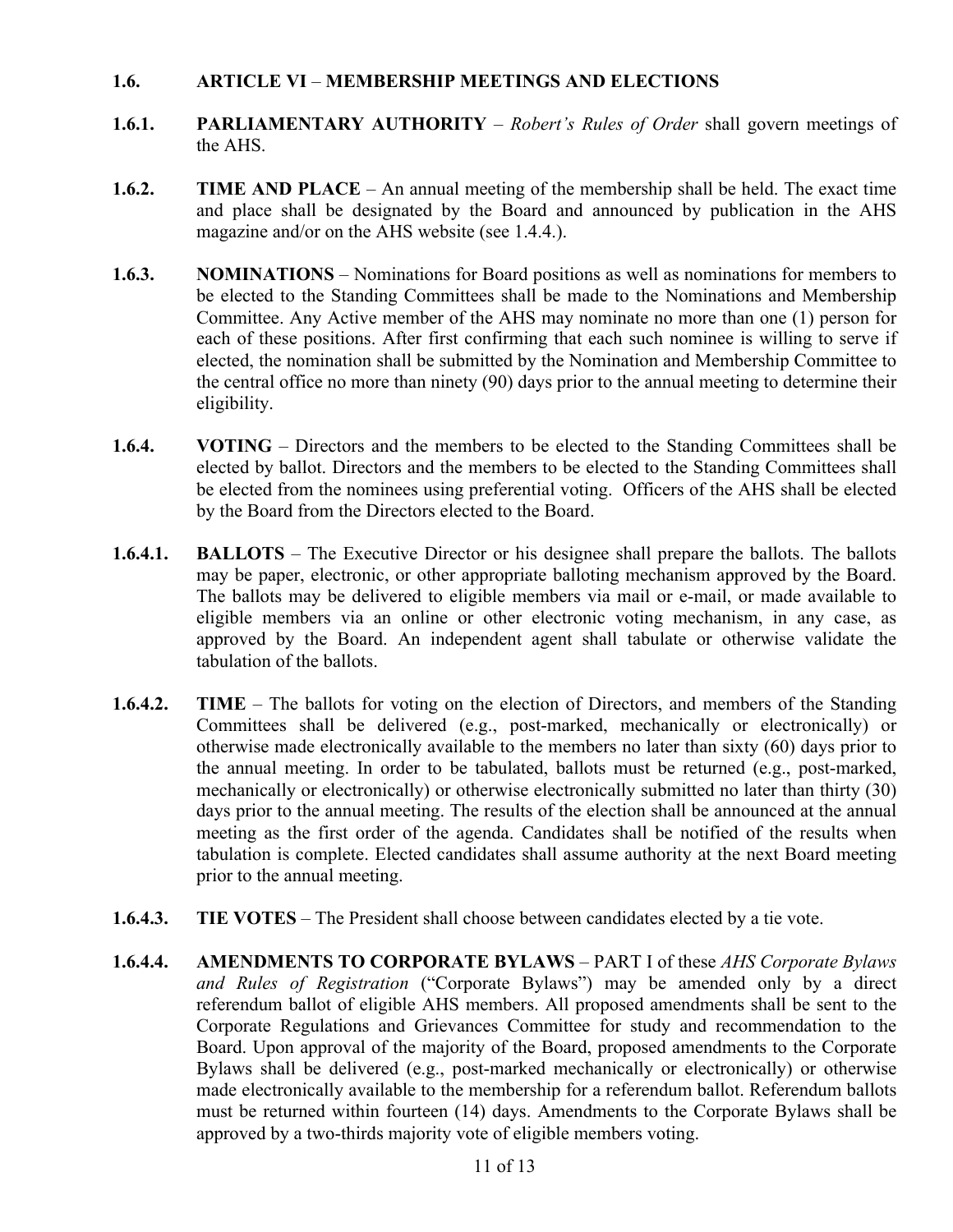- **1.6.4.5. AMENDMENTS TO RULES OF REGISTRATION**  PART II of these *AHS Corporate Bylaws and Rules of Registration* ("Rules of Registration") may be amended by either (i) a direct referendum ballot of eligible AHS members in the manner set forth in §1.6.4.4 for the Corporate Bylaws, or (ii) for those proposed amendments to the Rules of Registration necessary or desirable for maintaining consistency with the breeding program of the Hanoverian Verband, recommendation of the Corporate Regulations and Grievances Committee and subsequent three-fourths majority vote of the entire Board. Amendments of the Rules of Registration must have prior written approval from the Hanoverian Verband.
- **1.6.5. QUORUM** A quorum is constituted by:
- **1.6.5.1. MEMBERSHIP MEETINGS** A majority of the Board, including the President or Executive Vice-President or Vice President, and at least twenty (20) of the eligible voting members of the AHS.
- **1.6.5.2. BOARD OF DIRECTORS** A majority of the Board, which shall include the President or Executive Vice-President or Vice President; provided, however, that no quorum shall exist if a majority of those Directors present are also members of the Mare and Stallion Committee.
- **1.6.5.3. COMMITTEES** A majority of the members including the Chairperson of standing or special committees.

# **1.7. ARTICLE VII** – **ADMINISTRATIVE REGULATIONS**

- **1.7.1. FISCAL YEAR** The fiscal year of the AHS shall be from October 1 through September 30.
- **1.7.2. DISSOLUTION CLAUSE** If due to unforeseen circumstances it becomes necessary for the AHS to dissolve itself, the Board with the approval of membership will organize that procedure so that all assets of the corporation will be contributed to properly constituted taxexempt equine organizations.
- **1.7.3. SOCIETY FORMS** AHS business is conducted on AHS-prescribed forms. The AHS will provide them upon request from a member.

# **1.8. ARTICLE VIII** – **DISCIPLINARY PROCEDURES**

**1.8.1. PROHIBITED CONDUCT** – If the AHS finds that any person has failed to comply with any of these regulations, or has been guilty of misconduct or misrepresentation which in any manner involves the purpose or good name of the AHS, such person may be expelled or suspended from membership, and may be denied the privileges of the AHS and subjected to other penalties as may be deemed appropriate.

#### **1.8.2. PROCEDURES**

**1.8.2.1.** Any party in interest may file with the Secretary of the AHS a plain and concise statement specifying the alleged acts of misconduct or misrepresentation of a member. The Secretary